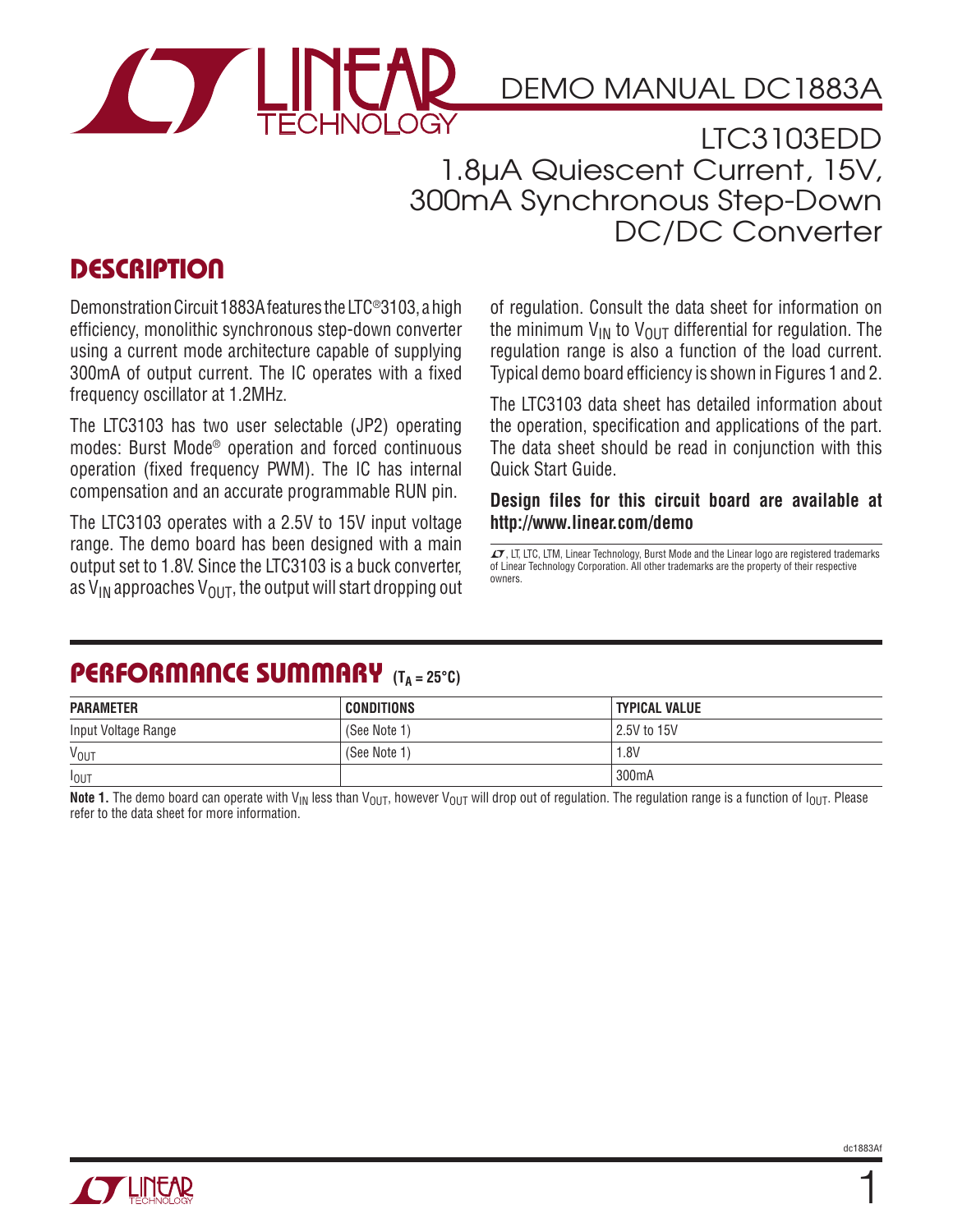# Quick Start Procedure

Using short twisted-pair leads for any power connections and with all loads and power supplies off, refer to Figure 3 for the proper measurement and equipment setup. The battery/power supply (PS1) should not be connected to the circuit until it is stated in the following procedure.

When measuring the input or output voltage ripple, care must be taken to avoid a long ground lead on the oscilloscope probe. Measure the input or output voltage ripple by touching the probe tip directly across the  $V_{IN}$  or  $V_{OIII}$ and GND terminals (see Figure 4), or by using an oscilloscope probe tip jack.

1. Jumper, PS1 and LOAD settings to start:

 $PS1 = OFF$ 

 $JP1$  (RUN) = OFF

JP2 (MODE) = FIXED FREQUENCY

2. With power off, connect the power supply (PS1) as shown in Figure 3. If accurate current measurements are desired (for efficiency calculation for example), then connect an ammeter in series with the supply as shown. The ammeter is not required, however.



- 3. Connect a load to  $V_{\text{OUT}}$ , as shown in Figure 3. The load can be up to 300mA or  $6\Omega$  for  $V_{\text{OUT}} = 1.8V$ . Connect an ammeter if accurate current measurement or monitoring is desired.
- 4. Turn on PS1 and slowly increase voltage until the voltage at V<sub>IN</sub> is 5V. Move Jumper JP1 to ON.
- 5. Verify  $V_{\text{OUT}}$  is ~1.8V.
- 6.  $V_{IN}$  can now be varied between 3V and 15V.  $V_{OUT}$  should remain in regulation.
- 7. V<sub>IN</sub> can also be varied down to 2.5V. For V<sub>IN</sub>  $\leq$  3V,  $V_{\text{OUT}}$  may drop out of regulation, as previously described.
- 8.  $I_{\text{OUT}}$  can also be varied from 0mA to 300mA.
- 9. For Burst Mode operation, move jumper JP2 to BURST. See the data sheet for more information.

NOTES:

- (1) If  $V_{\text{OUT}}$  drops out of regulation, check to be sure the maximum load has not been exceeded, or that  $V_{IN}$  is not below the minimum value for regulation (see the data sheet).
- (2) To measure no-load input current, remove R4.



**Figure 1. DC1883A Efficiency in PWM Mode Figure 2. DC1883A Efficiency in Burst Mode Operation**



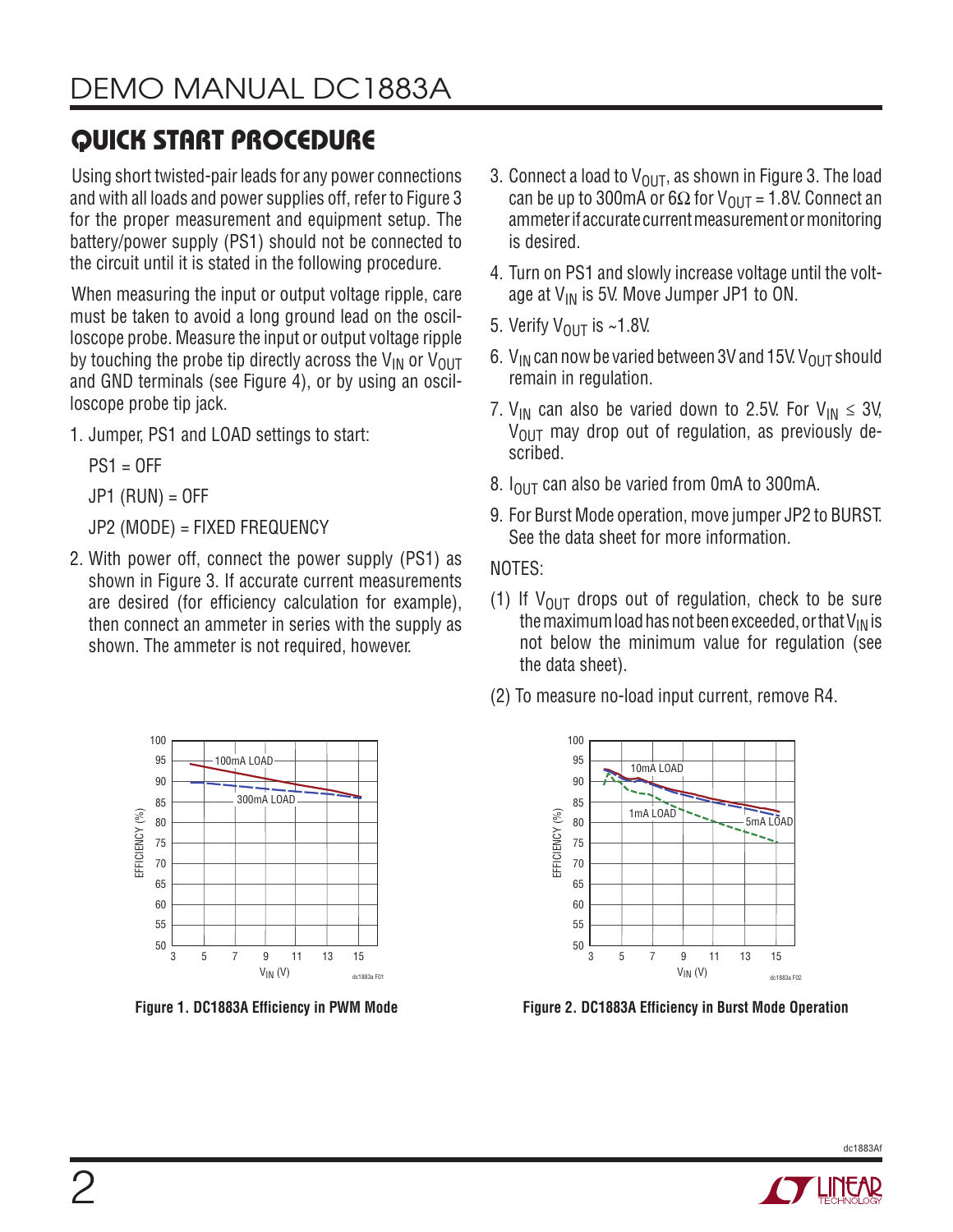#### Quick Start Procedure



**Figure 3. Proper Measurement Equipment Setup**



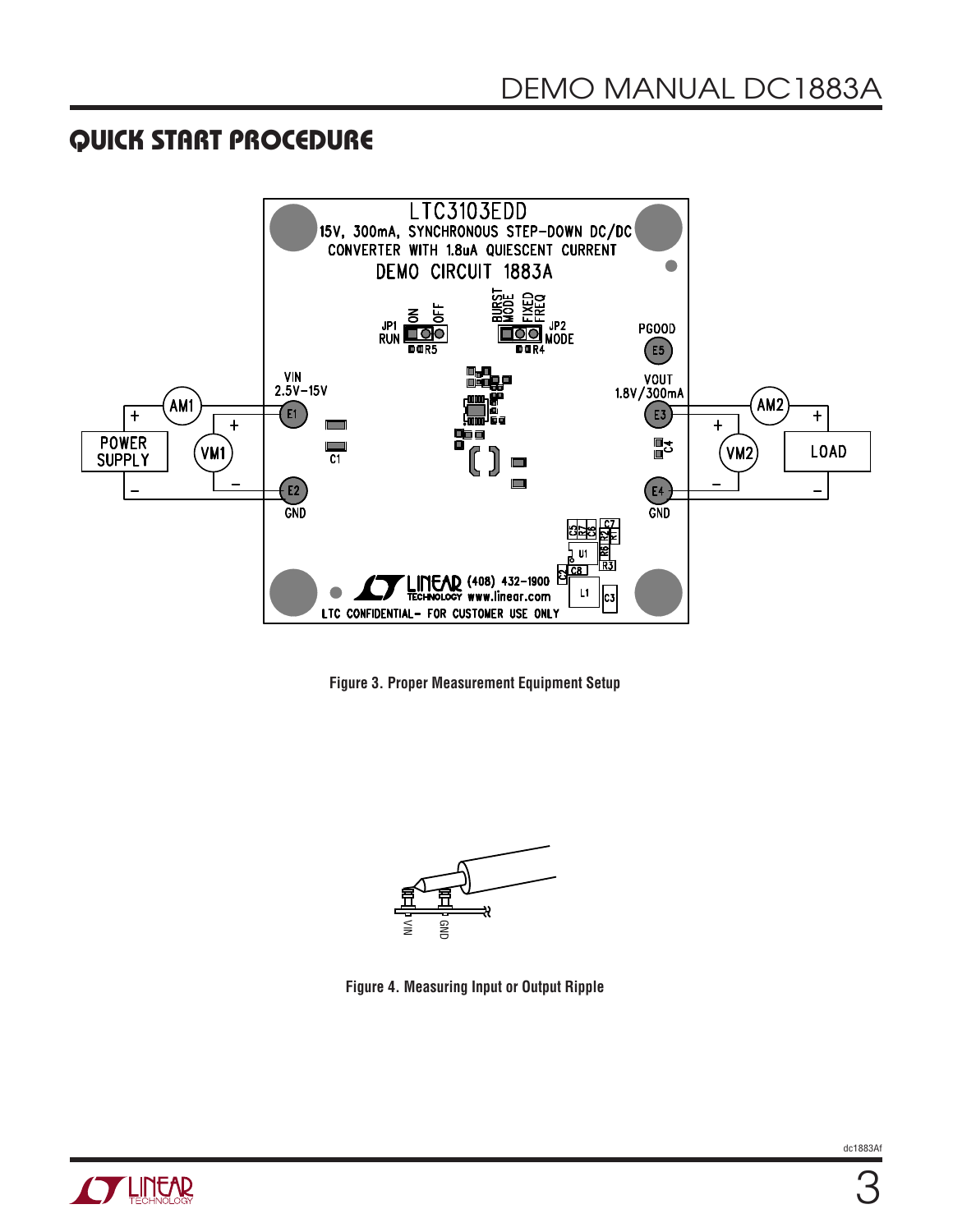## Parts List

| <b>ITEM</b>                                     | QTY            | <b>REFERENCE</b>   | <b>PART DESCRIPTION</b>                 | <b>MANUFACTURER/PART NUMBER</b>           |  |
|-------------------------------------------------|----------------|--------------------|-----------------------------------------|-------------------------------------------|--|
| <b>Required Circuit Components</b>              |                |                    |                                         |                                           |  |
|                                                 |                | C <sub>1</sub>     | CAP CER, 10µF, 25V, X5R, 1210           | TDK, C3225X5R1E106M                       |  |
| $\overline{2}$                                  | 3              | C2, C4, C6         | CAP CER, 1µF, 25V, X5R, 0603            | TDK, C1608X5R1E105M                       |  |
| 3                                               | 1              | C <sub>3</sub>     | CAP CER, 22µF, 10V, X5R, 20%, 1206      | TDK, C3216X5R1A226M                       |  |
| 4                                               | $\mathbf{1}$   | C <sub>7</sub>     | CAP CER, 12pF, 50V, COG 5%, 0603        | TDK, C1608C0G1H120J                       |  |
| 5                                               | 1              | C <sub>8</sub>     | CAP CER, 0.1µF, 50V, X7R, 0603          | TDK, C1608X7R1H104M                       |  |
| 6                                               | $\mathbf{1}$   | L1                 | Inductor, 15µH                          | Coilcraft, LPS4018-153MLB                 |  |
| $\overline{7}$                                  | 1              | R <sub>1</sub>     | RES, 2ΜΩ, 1/10W, 1%, 0402, SMD          | Panasonic, ERJ-2GEJ205X                   |  |
| 8                                               | 1              | R <sub>2</sub>     | RES, 2.21kΩ, 1/10W, 1%, 0402, SMD       | Panasonic, ERJ-2RKF2211X                  |  |
| 9                                               | 4              | R3, R4, R5, R6     | RES, 1ΜΩ, 1/10W, 1%, 0402, SMD          | Panasonic, ERJ2RKF1004X                   |  |
| 10                                              | 1              | U1                 | LTC3103EDD                              | Linear Technology Corporation, LTC3103EDD |  |
| <b>Additional Demo Board Circuit Components</b> |                |                    |                                         |                                           |  |
| $\mathbf{1}$                                    | $\mathbf 0$    | C5 (OPT)           | CAP CER, 1000pF, 50V, X7R, 20%, 0603    | 0PT                                       |  |
| $\overline{2}$                                  | 0              | C9 (OPT)           | OPT CAP TANT, 68µF, 20V, 10%, SMD, 7343 | 0PT                                       |  |
| 3                                               | $\Omega$       | R <sub>9</sub>     | OPT RES, 1/10W, 1%, 0402, SMD           | 0PT                                       |  |
| Hardware-for Demo Board Only                    |                |                    |                                         |                                           |  |
| 1                                               | 5              | E1, E2, E3, E4, E5 | Testpoint, Turret 0.094"                | Mill-Max, 2501-2-00-80-00-00-07-0         |  |
| $\overline{2}$                                  | $\overline{2}$ | JP1, JP2           | JMP, 0.079" Single Row Header, 30-Pin   | Samtec, TMM-103-02-L-S                    |  |
| 3                                               | $\overline{2}$ | XJP1, XJP2         | Shunt, 0.079" Center                    | Samtec, 2SN-BK-G                          |  |
| 4                                               | 4              | (Stand-Offs)       | Stand-Off, Nylon, 0.375" Tall           | Keystone, 8832 (Snap on)                  |  |



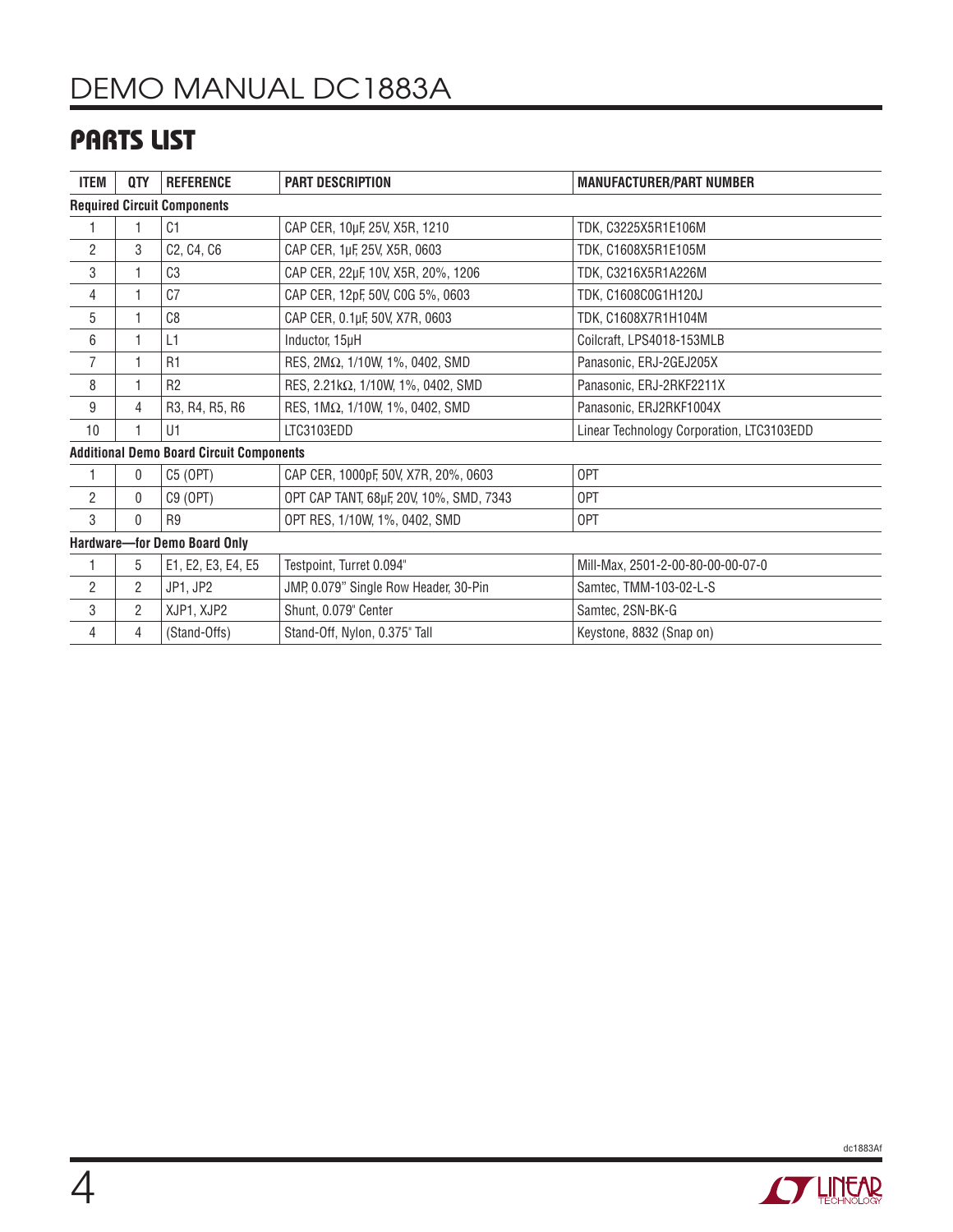

**STARTED LINEAR** 

Schematic Diagram

Information furnished by Linear Technology Corporation is believed to be accurate and reliable. However, no responsibility is assumed for its use. Linear Technology Corporation makes no representation that the interconnection of its circuits as described herein will not infringe on existing patent rights.

**Figure 5. Circuit Schematic**

dc1883Af

5